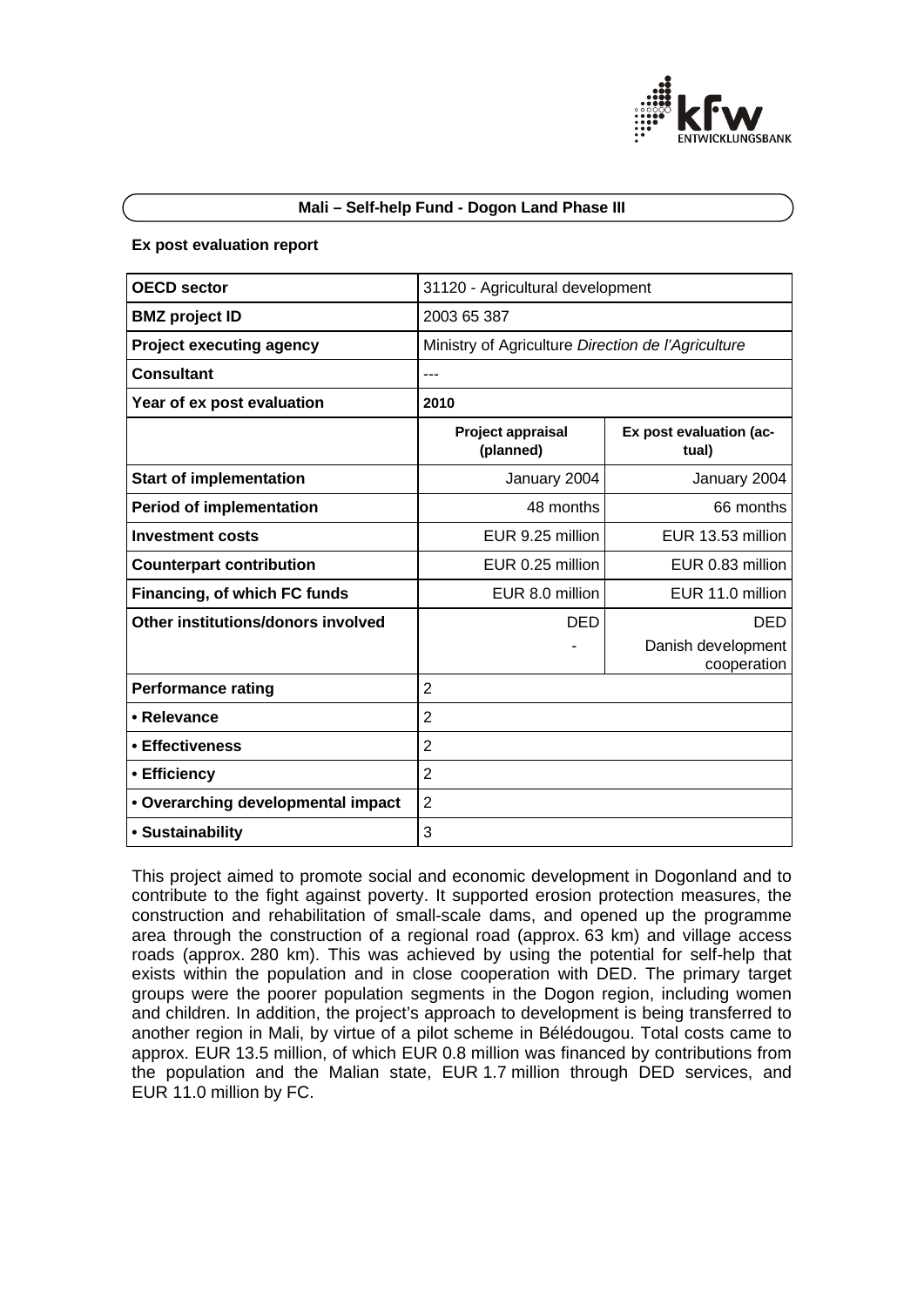# **Brief description, overall objective and project objectives with indicators**

The project's overall objective was to contribute to poverty reduction in Dogonland by promoting social and economic development. No indicator was set for the overall objective. The programme objective was defined as the sustainable use of the infrastructure supported through the project, in order to achieve lasting improvements in the population's living conditions. The following indicators were set for the programme objective: (1) improved food supply (supply shortages arising in no more than two months per year from 2006 onward; 80 % of shops/ stalls offer food year-round); (2) greater utilisation of health facilities (an increase by 50 % in the number of patients and pregnant women admitted from 2008 onward); and (3) increased usage of school facilities.

The project's target group was the rural population of the entire Dogonland region, which stands at around 955,000. Improved access to schools, health facilities and markets was of particular benefit to women and children as primary target groups. In the Bélédougou programme region, the target group consists of farming families in the catchment area served by the dams (roughly 11,300 inhabitants).

# **Project design / major deviations from original planning and their main causes**

The project comprised the following components:

- (1) mobilising and organising the local population, especially with view to appreciation and maintenance of the FC financed facilities;
- (2) repairing and upgrading the Kendié-Borko regional road/ RN 16 national highway (originally two roads envisaged);
- (3) repairing 243 km of village access roads (planned: 165 km);
- (4) the construction of 35 new small-scale dams (planned: 16) and the rehabilitation of a further 15 (planned: 21).

Since the Kokolo–Ningari regional road had meanwhile been taken up by the national highways programme, it was decided to no longer finance that stretch through the project; project funds thus released were deployed to finance a pilot small-scale irrigation scheme in the Bélédougou region, and to cover cost increases on the RN 16/ Kendié-Borko road

Planning for village access roads and dams envisaged substantial contributions by users in financial and material terms; an approach to that end had been developed and proven in previous phases of the programme. The organisation of village Road Committees and Dam Committees was a precondition for investment. Prior to initiating dam construction works, counterpart contributions (roughly 4 % of estimated building costs) had to be deposited. Local inhabitants carried out the construction work themselves, with technical support from specialist project staff. Locally available building materials (sand, stone, laterite and water) were provided by the local population, whilst the cost of other items required – such as steel, cement, basic tools and transport for laterite – were covered out of programme funds. Due to the remarkable self-help capacity in Dogonland, the actual contribution to building costs reached a level of 20 % in dam construction and 17 % in the building of village access roads (excluding planning and supervision costs).

Local maintenance committees are responsible for the upkeep of the dams. Founded before the start of construction works, those committees underwent three to four years' training and supervision under the programme. Users contribute annually to a selfadministered fund, which pays for servicing and small repairs. The Road Committees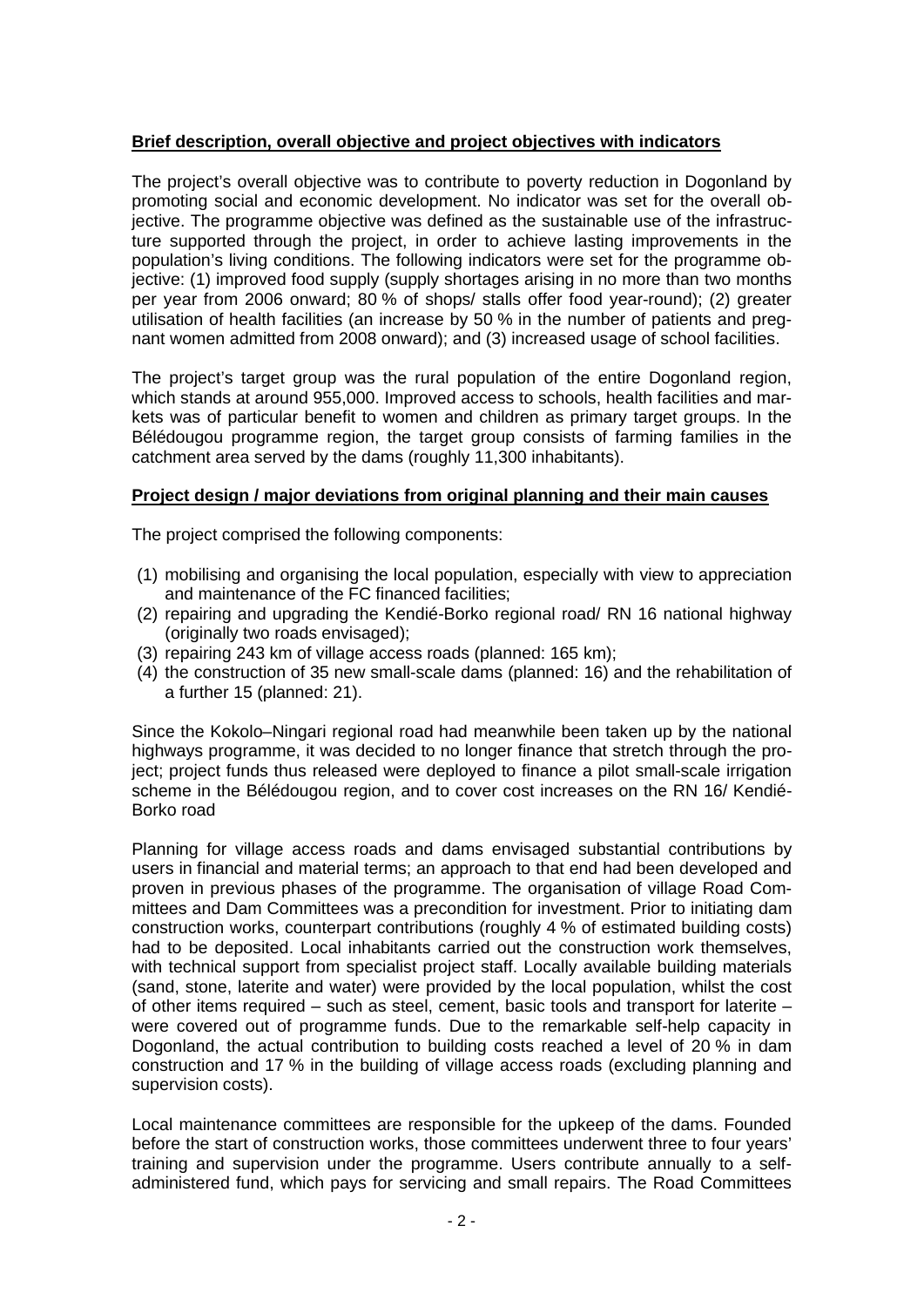are responsible for maintaining the village access roads. Most repairs are required at the end of the rainy season, and are carried out by the village communities using their own resources.

# **Key results of the impact analysis and performance rating**

The RN 16 regional road from Kendié to Borko has created improved traffic links between five rural districts, comprising 84 villages with a total population of roughly 47,500. A total of 30 schools (including 6 secondary schools), 4 health posts, 10 markets, 26 small dams and 9 sites of touristic interest can now be reached more easily. The programme's M & E section offers little in the way of reliable data on traffic volumes. However, traffic volumes have doubtlessly risen steeply when compared to the situation before road upgrading. This holds particularly true with motor cycles, which are the predominant mode of transport for people and goods. In addition, the regional road has made travel easier between millet-producing regions and the irrigated areas in Borko, which has led to a significant reduction in journey times (by about three hours) and in transportation costs. Due to those costs savings, revenues for local products (livestock and onions) have risen substantially, whilst prices for goods brought into the region (millet, fabrics etc.) have fallen. According to reports, improved accessibility of the health stations has led to their increased utilisation. Furthermore, another six primary schools were built as part of other interventions in the area, resulting in the additional enrolment of some 1,000 children.

As a result of the 'village access roads' component of the programme, 191 villages with a total population of around 167,000 now benefit from improved connections with the larger regional roads. In consequence, they now have better access to 22 markets, 5 adult literacy centres, 34 schools, 10 health posts and 41 dams. Traffic surveys carried out during 2004 and 2008 in selected villages serviced by access roads provide evidence of a marked increase particularly in the transport of goods. Moreover, several village access roads serve to promote tourism, which is assuming some economic significance in certain villages.

Of the 50 small dams that were new built (35) or rehabilitated (15) under the third phase, a total of 43 were closely monitored with regard to their utilisation. In the framework of the programme's monitoring activities, this was carried out over a minimum period of three years. Results showed that only four out of the 43 dams (9 %) were either not used at all or only to a limited extent, due to inadequate water retention. Apart from one individual dam that was exclusively used for rice cultivation (2 %), 38 dams (88 %) were therefore used at least once a year for vegetable production; and, in 69 % of cases (30 dams), two or more crops were produced. Three crops were achieved in 25 % of cases (11 dams).

In Dogonland, agricultural land use is dominated by market-oriented vegetable production. Shallots still occupy a pre-eminent position; with 80 – 90 % of the total area under cultivation, they offer limited risks in growing and a good shelf life, whilst fetching a continuously high price in the market. The second most important crop is pimento. To date, the areas of land that have been newly developed under the pilot project in Bélédougou have been used roughly half for irrigated rice and half for vegetable production. Furthermore, a rise in the groundwater level has permitted an expansion of dry-field sorghum cultivation. As a general rule, cereals are primarily grown for subsistence purposes, whereas vegetables are predominantly sold at market.

From a microeconomic standpoint, both users and providers of transport services have substantially benefited from a significant reduction in vehicle operating costs (and also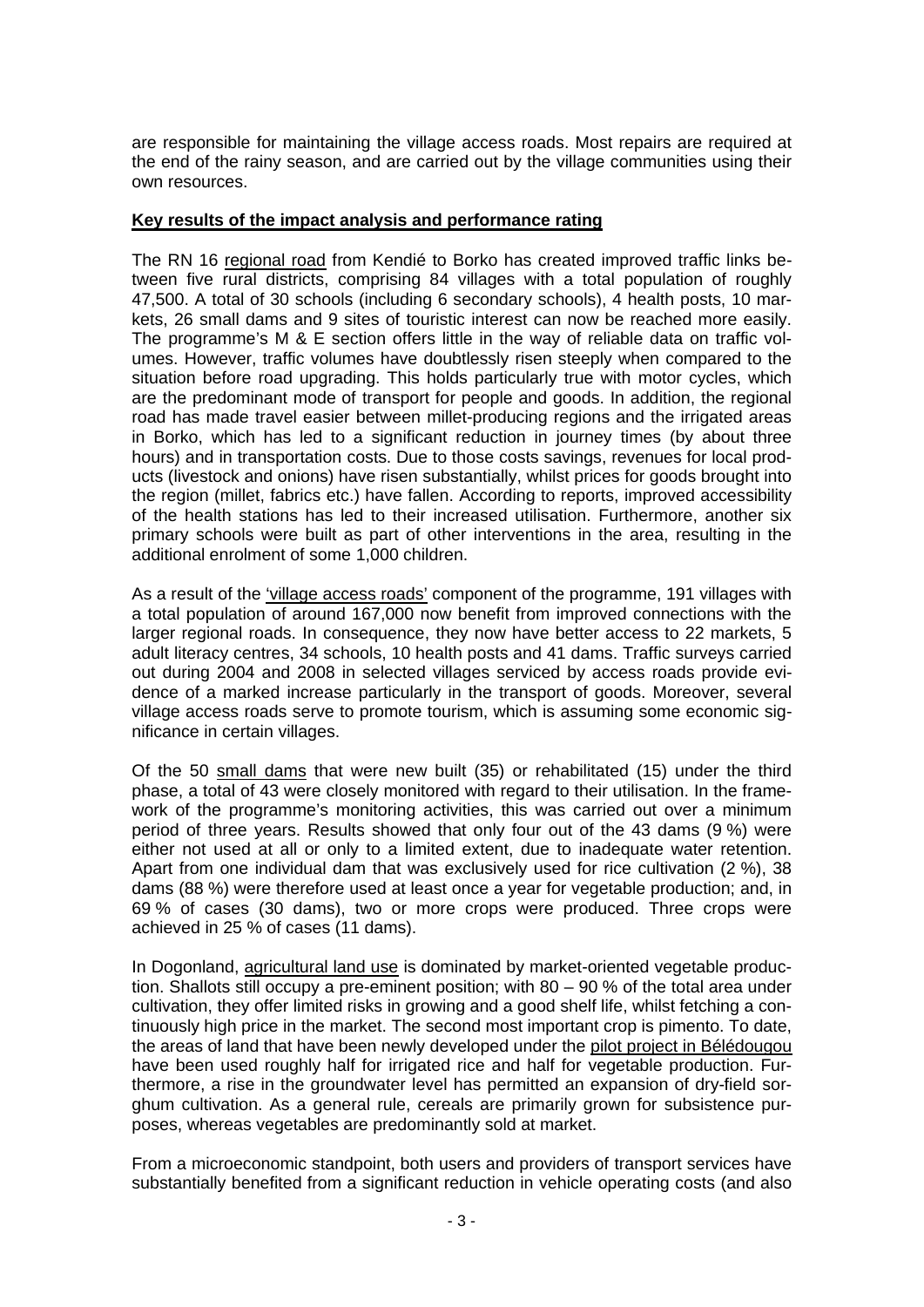from time saved) on the sections of road repaired under the programme. Given the lack of relevant household surveys, there is no sound methodological basis for causally relating the impact on incomes to either general changes in the price structure (lower prices for 'imported' goods and services, with rising selling prices for locally produced goods), to the improvement in transport links, or to freight costs reductions.

Our assessment of the small dams' overall profitability, carried out during final inspection, generally confirms the positive findings of the ex post evaluation of Phase II. The internal rate of return on the 35 new dams built under the third phase ranged from a minimum of 2 % to a maximum of 47 %. Furthermore, the following effects - both positive and negative - have been observed, but could not be quantified:

- (1) easier access to markets for the local population, with increased income opportunities;
- (2) improved access to social infrastructure (education and healthcare);
- (3) increased pressure on marginal land, due to the expansion of irrigated agriculture, with an increased risk of over-utilisation:
- (4) increased firewood extraction (a resource which was already scarce) for local markets, thereby enhancing the risk of soil erosion and desertification.

Extensive erosion protection measures (such as low stone walls) resulted in some limited environmental benefits, allowing to recapture degraded areas for agricultural use. Especially in the Bélédougou pilot area, further benefits may emerge from small-scale dams (e.g. increased groundwater recharge, better water storage), but this cannot be easily measured. As the use of yield-improving inputs (e.g. fertiliser, pesticides) is currently very limited, negative environmental impacts (e.g. from an increased nutrient inflow into the groundwater) can hardly be noticed; similarly, there is little evidence to date of soil salination or waterlogging due to inadequate drainage. The same also holds true for the spread of waterborne diseases.

The applied implementation concept depended heavily on mobilising and developing the contribution from, and collective responsibility within, the target group - in planning and implementation activities as well as in operation and maintenance. In that respect, the project has had great success in tapping and utilising self-help potential that exists within the local population, not least under the 'regional roads' and 'village access roads' components. Lately, this has resulted in structural knock-on effects, with improved target group participation and some movement toward increased decentralisation in rural areas in general.

Compared to other areas of the country, the poverty incidence in the programme region remains high – amounting to over 50 %, according to the latest estimates. As already established in Phase 2, the project's impact in terms of improving gender equality has, in hindsight, been limited and difficult to substantiate.

The greatest sustainability risk identified at the outset was a lack of maintenance of the civil works put in place. This was addressed during implementation by close supervision and training of the Road and Dam Committees, respectively, aiming the target groups' long-term enhanced self-reliance in terms of operation and maintenance responsibilities. This generally included a three-year period of support after infrastructure completion. With regard to regional roads, the timely availability of adequate funds for scheduled maintenance of is still considered a serious risk, as the Ministry of Construction only meets its responsibilities in a haphazard fashion. Community road repair teams, supported by the project to maintain the regional roads, do carry out respective works (admittedly on a minor scale), but are not continuously employed. By contrast,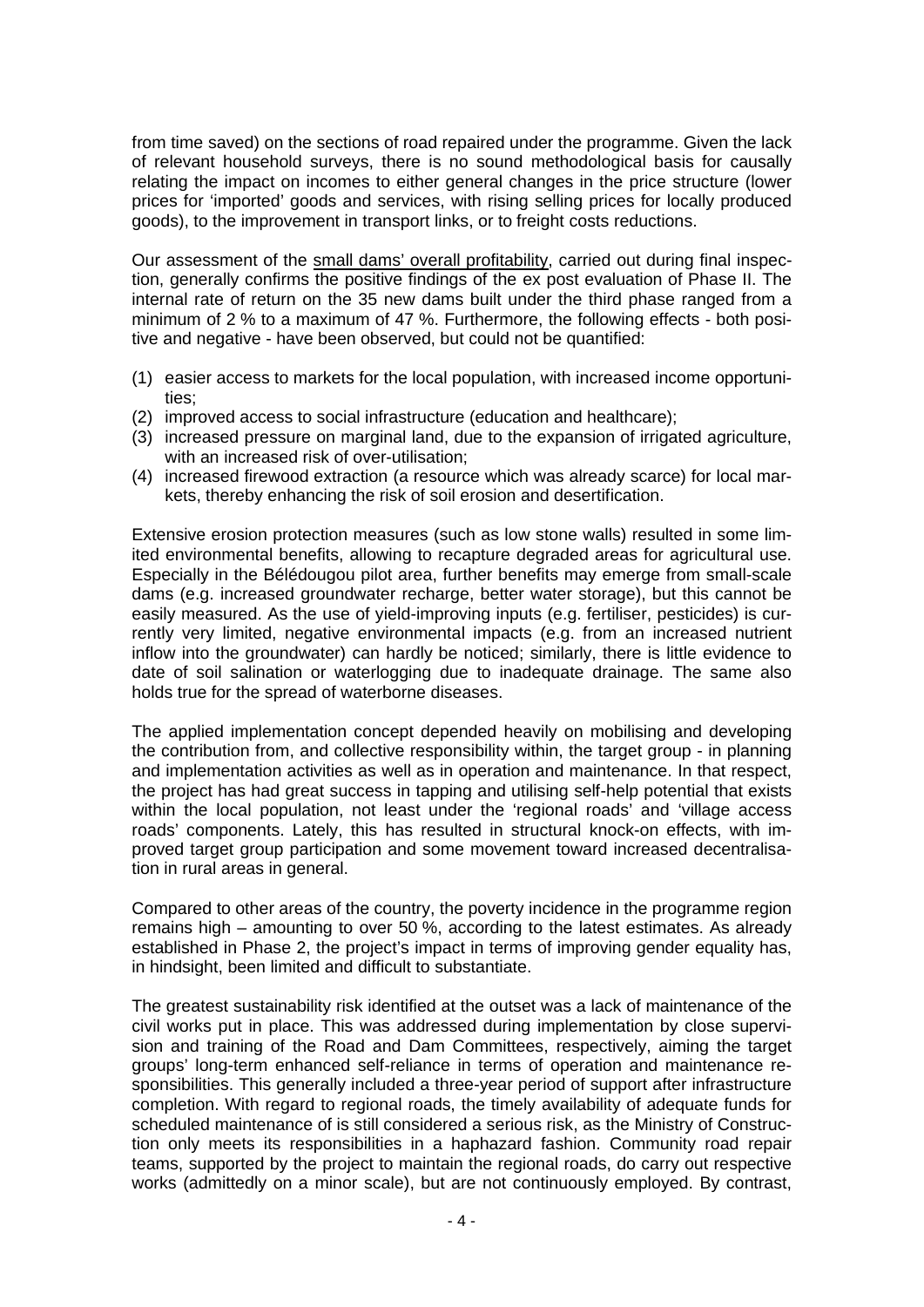the risk of inadequate maintenance of dams and village access roads is considerably lower.

Uneven allocation of irrigable land and a lack of target group involvement are risks that have hardly arisen in Dogonland; collaboration in Bélédougou the degree of has generally been less pronounced, requiring greater awareness-raising efforts from the project agency's outreach department. Moreover, the problem of poor marketing, which had already been assessed as a minor concern, has not arisen to date, although many farmers still prefer to sell immediately after the harvest at comparatively low producer prices. Hence higher profits that could be achieved later – through appropriate storage, preparation and marketing – continue to elude them.

In retrospect, the third programme phase can be awarded a high score for relevance (rating: 2). The intervention areas Dogonland and Bélédougou region count amongst the poorest regions in the country: according to the latest estimates, average income poverty stands at 69 % (as against the national average of 59 %). The impact on incomes that was anticipated was justified: promoting the development of agriculture (the population's main source of income) whilst improving traffic infrastructure has served to broaden the income base, enhance marketing opportunities and improve access to basic social infrastructure, most notably in education and health. The programme's objectives conformed to BMZ developmental goals and guidelines as well as to the national poverty reduction strategy, particularly regarding progress toward Millennium Development Goal 1 (eradication of extreme poverty and hunger). Meanwhile, a national small-scale irrigation programme has been conceived, applying key elements of this project at a larger scale, thereby demonstrating its structural impact.

For assessing the project's effectiveness, three indicators have been developed. Due to inadequate data (see above), they could only be assessed in part; however, they are considered, in essence, to be both adequate and appropriate. In summary, the programme's achievements (sustainable improvements in the living conditions of the local population, through the sustainable use of the infrastructure that was financed and built) can be qualified as follows:

With regard to the first indicator, 'the eradication of food shortages and an increase in food supply', studies undertaken along the regional roads have not identified any significant supply shortages; furthermore, they state that, due to improved access, the number of businesses has increased and the supply of basic foodstuffs (as well as of assorted everyday necessities) has stabilised.

With regard to the second indicator, 'greater use of health facilities', no reliable figures are yet available, as the RN16 Kendié-Borko regional road has only recently been completed and relevant surveys will only start from 2010 onward. However, it is reasonable to assume that the improvements observed in earlier programme phases will also become visible on this section. This applies in particular to the accessibility of health care in case of emergencies. In addition, immunisation campaigns in the villages can be now carried out more swiftly and more easily.

Similarly, detailed data for the third indicator, the 'increased use of school facilities', have so far not been collected, and the degree of change against the initial (unrecorded) situation can therefore not be measured satisfactorily. Nevertheless, qualitative data such as survey results and the establishment of additional schools indicate a positive trend. As a result of improved road links, further progress in terms of educational coverage is expected; this is due to the increased appeal of these locations to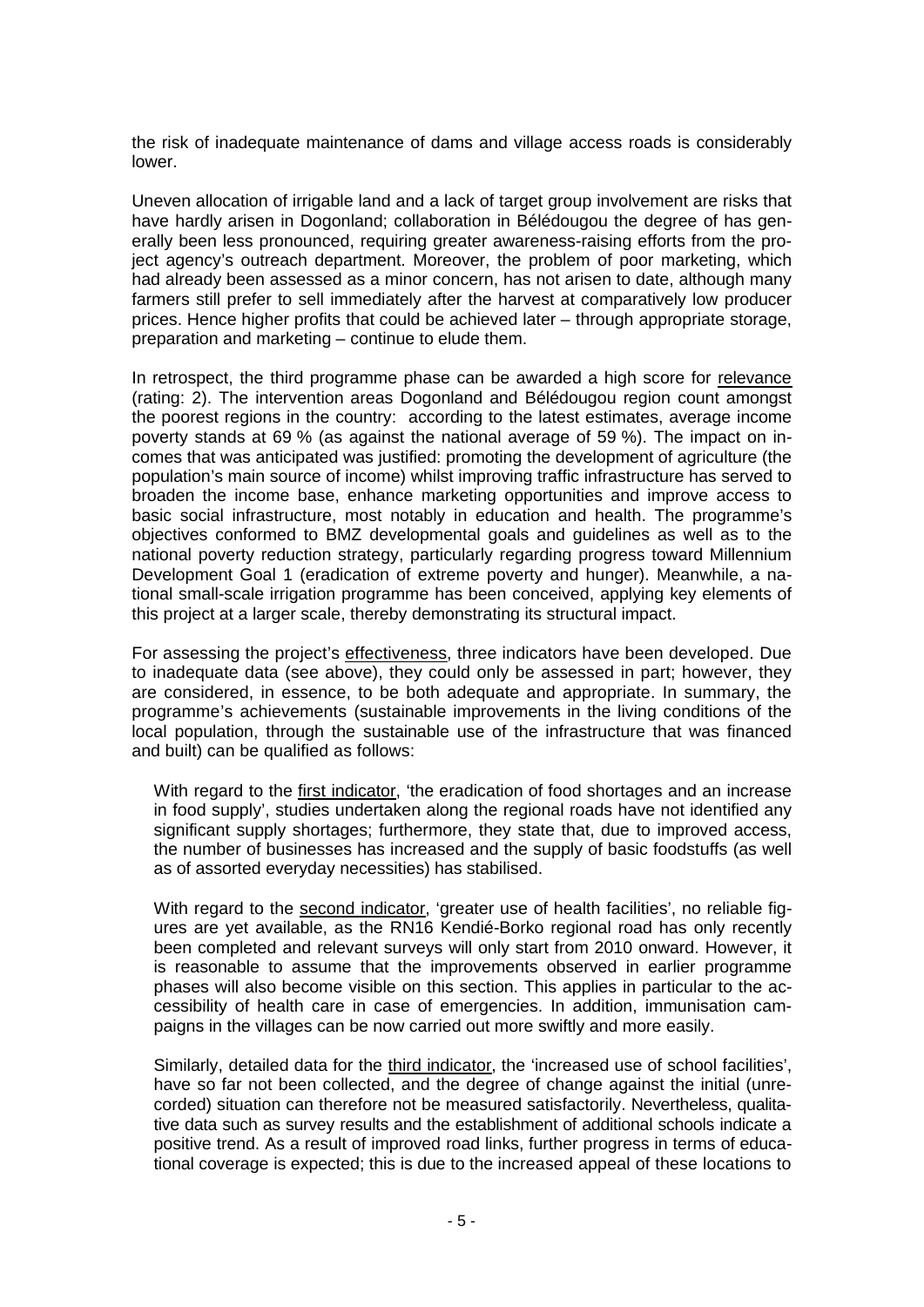teachers, more frequent academic supervision and support through school inspections, and the improved provisioning of school canteens.

In summary, we consider the project's objectives to have been largely achieved, and we therefore rate the project's effectiveness as good (rating: 2).

At around EUR 70,100 per km, specific investment costs for the RN 16 Kendié-Borko regional road were reasonable, considering terrain, location and the project's developmental significance. At an average of around EUR 6,420 per km, specific investment costs for village access road were equally acceptable. Compared with previous programme phases, average specific construction costs for small-scale dams rose significantly (to an average of around EUR 50,000 for new dams and EUR 9,000 for rehabilitation). Due to the open nature of the programme and the heterogeneity of individual locations, precise causes for this cannot be ascertained. Average construction costs for a small dam in Bélédougou, including erosion prevention measures, stood at EUR 182,851 – far above comparable costs in Dogonland. However, when related to the area under irrigation, specific investment costs were lower - measured both per hectare (at around EUR 5,000/ha as against EUR 9,000/ha) and per cubic metre of water dammed (EUR 1.3/m<sup>3</sup> as against EUR 1.7/m<sup>3</sup>). This was due to the larger surface covered per dam. In terms of economic return, strict adherence to the 'overall profitability' criterion resulted in an IRR of 20 % or more for almost half of the new dams; and only in 11 % of cases did the rate fall short of 10 %. Due to these positive results and the high to very high utilisation of the overall infrastructure (the regional road, village access roads and small-scale dams), the project's overall efficiency is rated as good (rating: 2).

The project's overarching developmental impact is assessed as good (rating: 2): according to qualitative surveys conducted, the local population particularly highlighted the following improvements, which, to some extent, also indicate structural effects: (1) a decrease in labour migration in pursuit of monetary income; (2) improved access to irrigable areas for women; (3) a rise in the water table, with positive consequences for the availability of drinking water; (4) increased financial autonomy for family members; (5) greater food security; (6) improved crop yields and an increase in the area under cultivation; (7) better water availability (extended over a longer period); and (8) improved employment opportunities, as a result of 2-3 harvests per year. This additional income is being spent primarily on food, but also on clothes, health, schooling, taxes, transport, agricultural resources (e.g. fertilizer) and livestock purchases.

Concerning regional roads, the sustainability risk for the RN 16 Kendié-Borko section remains high to very high (see above) – as with comparable sections under previous programme phases (Bandiagara to Kendié and Bandiagara to Bankass). Prospects for small-scale dams, on the other hand, look much more favourable. Actual maintenance work carried out to date has varied greatly in terms of timing and intensity, which is largely influenced by respective site-specific characteristics and resulting maintenance and repair needs. Admittedly, user committees have so far largely been unable to regularly collect the agreed user fess at the amounts initially defined, leading to reduced collection efficiency<sup>1</sup>. However, experience to date shows that, in cases of immediate need, users are able to mobilise adequate financial resources on short notice.

 $1$  In terms of economic rationality, the concept of depositing / accumulating user fees - i.e. scarce cash resources - without immediate application and purpose can be questioned under the "real life" conditions prevailing in the project area.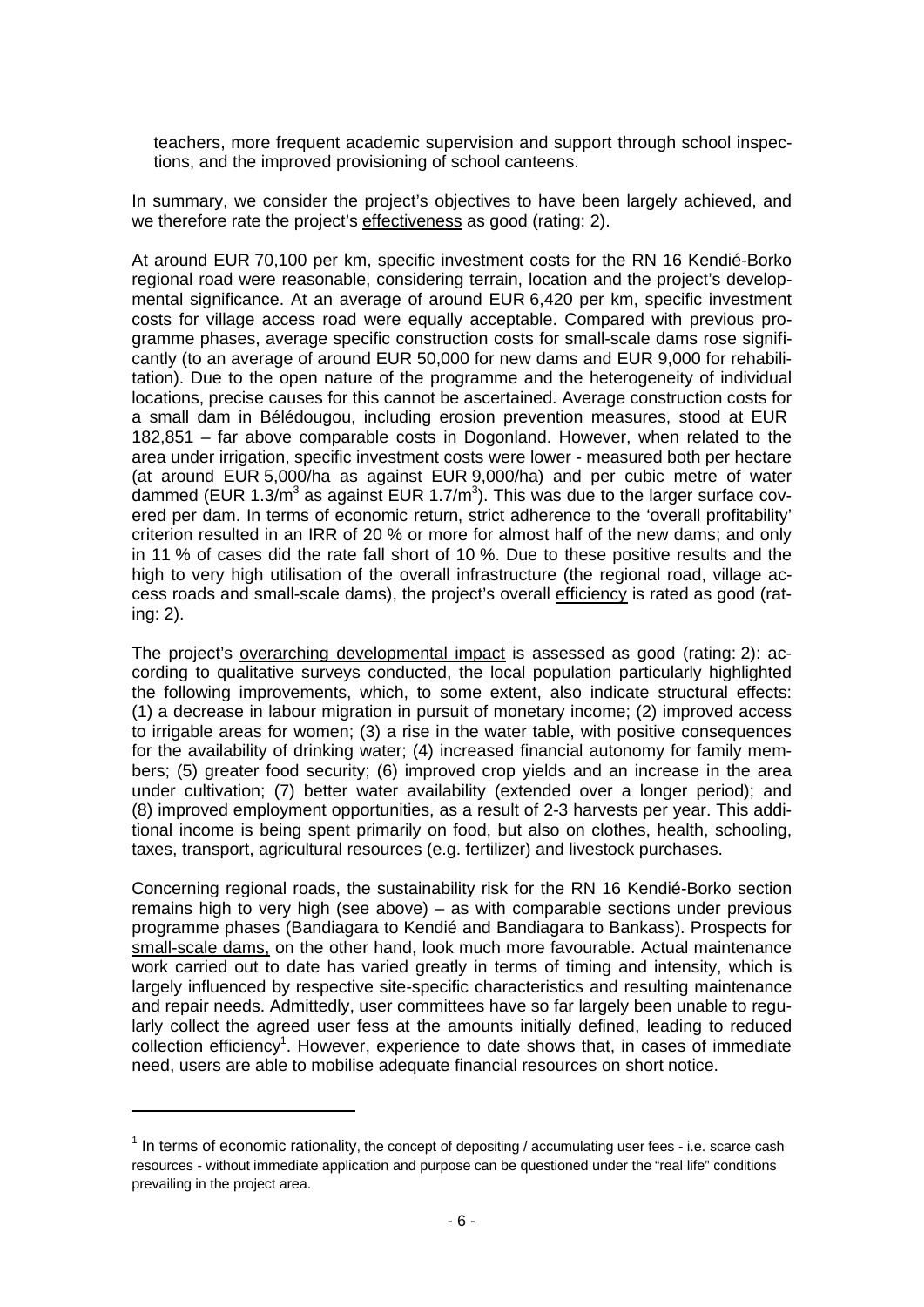We anticipate that the above structural deficits in terms of providing adequate budgetary funds for roads maintenance will persist over the short to medium term. A workable solution regarding the partition of institutional responsibilities for road maintenance and repair between the communities and the Ministry is expected to at best materialise in the longer run. With view to these ongoing sustainability risks and the significant proportion of the overall volume invested into the roads component, a rating of "satisfactory" (rating 3) is considered appropriate for the sustainability criterion.

In summary, having weighed all the above risks and effects, the project's developmental efficacy is assessed as "good and fully in line with expectations" (rating: 2).

# **General conclusions and recommendations**

Conclusions can be summarised as follows:

- 1. For projects targeting the productive sector, with operational responsibility resting exclusively with the target group, temporary organisational structures are well suited to project implementation and supervision, since they highlight from the outset that responsibility will ultimately lie solely with the beneficiaries.
- 2. When setting up temporary organisational structures for project implementation, the exit scenario (following termination of external support) should be designed at project appraisal; and, in addition, its suitability should be subjected to continuous review. Thus, it can be ensured that accompanying services (such as consultancy) can be flexibly adjusted (if necessary, even beyond the pure "investment period"), should the need arise.